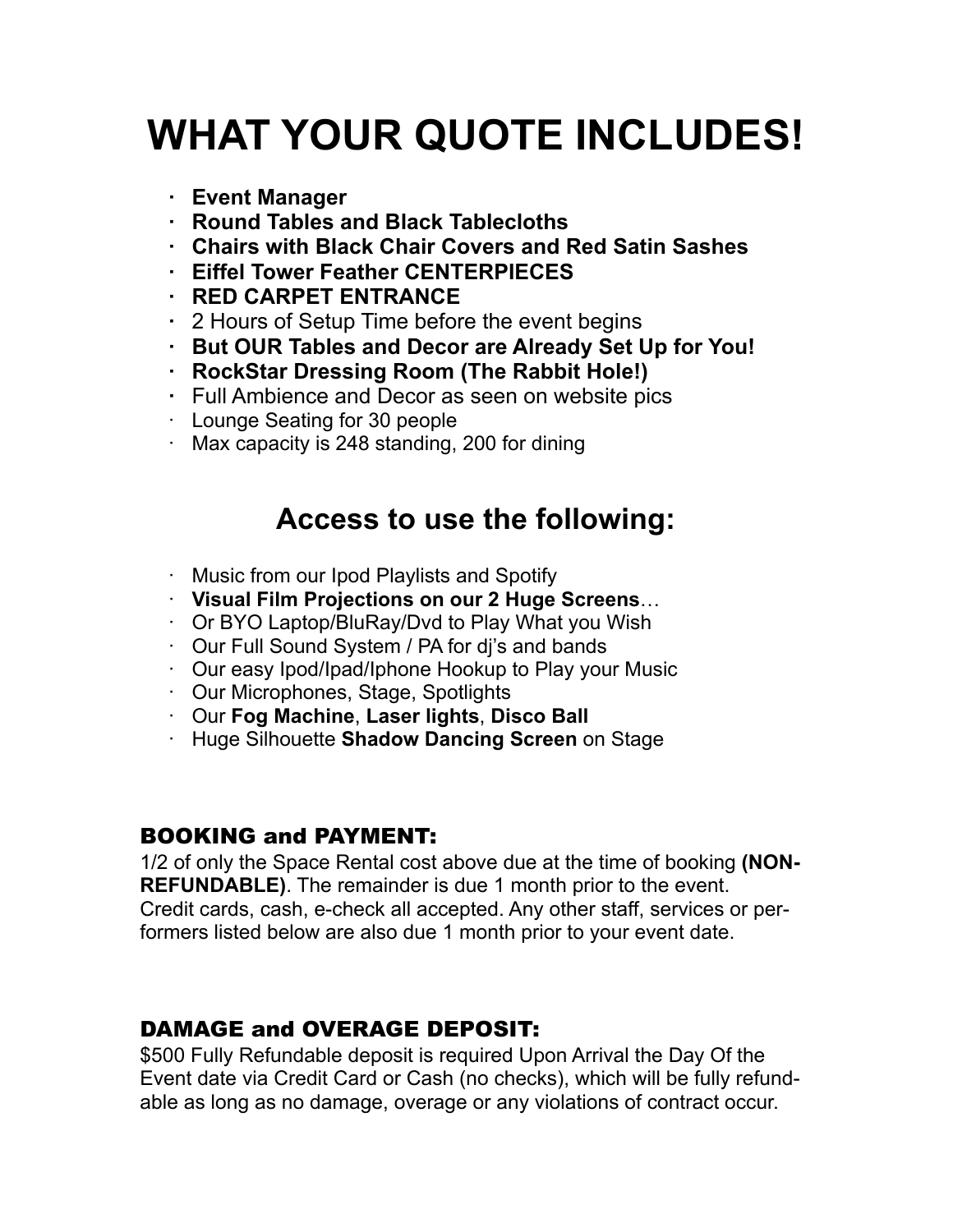# A FEW REQUIREMENTS

All services below here are subject to sales tax and are provided by and paid directly to our preferred vendor, Magic Staffing and Entertainment LLC

CLEANING: **\$200** for **2 cleaning attendants** (We do all cleaning for you).

#### SECURITY REQUIREMENT: \$200

**A Dallas Police Officer is Required for any Event.** *\$200 for a 4 hour time frame is all that is required*. \$50/hr if you'd like extra hours. The officer's end time will be 45 minutes after your event ends to assure all your guests are getting home safely.

### FOR BPBH EVENTS (Booze Provided by Host): You (the Host) Bring Us the Booze.

- Must use our TABC certified bartender(s) to serve any alcohol.
- **\$150 total for each bartender for up to 4 hours (***Ice Included!***)**.
- \$25/hr for extra hours. We strongly recommend at least *1 bartender per 50 guests (or 1 bartender per 75 guests if its beer/wine only)*.
- *Cannot charge any admission charge (whether it's an admission fee at the door or pre-pay admission fee ) if you're having a BPBH event.*

## FOR CASH BAR EVENTS:

If bar sales are under \$500, it's a \$350 fee. If bar sales are between \$500 and \$1,000, it's only a \$200 fee. **If bar sales are Over \$1,000, No Bar Sales Fee.** On a separate note, 1-2 TABC certified Bartenders are included! Each additional bartender is \$150 per bartender.

**Important Note**: **IF you are booking a last minute event** (within 10 biz days of the event) with cash bar, it's a \$900 fee from the TABC to get a permit for us to run a cash bar for you. This pertains only to events open to the public, not private events like weddings/bdays, etc..

# SOUND MAN: Only Required **if a band is playing and wants**

**to use our sound system**. **\$75/hr.**

A DOORMAN **(**to check ID's): Only Required **for** any **events** with alcohol where a significant number of guests are near or under 21. **\$150**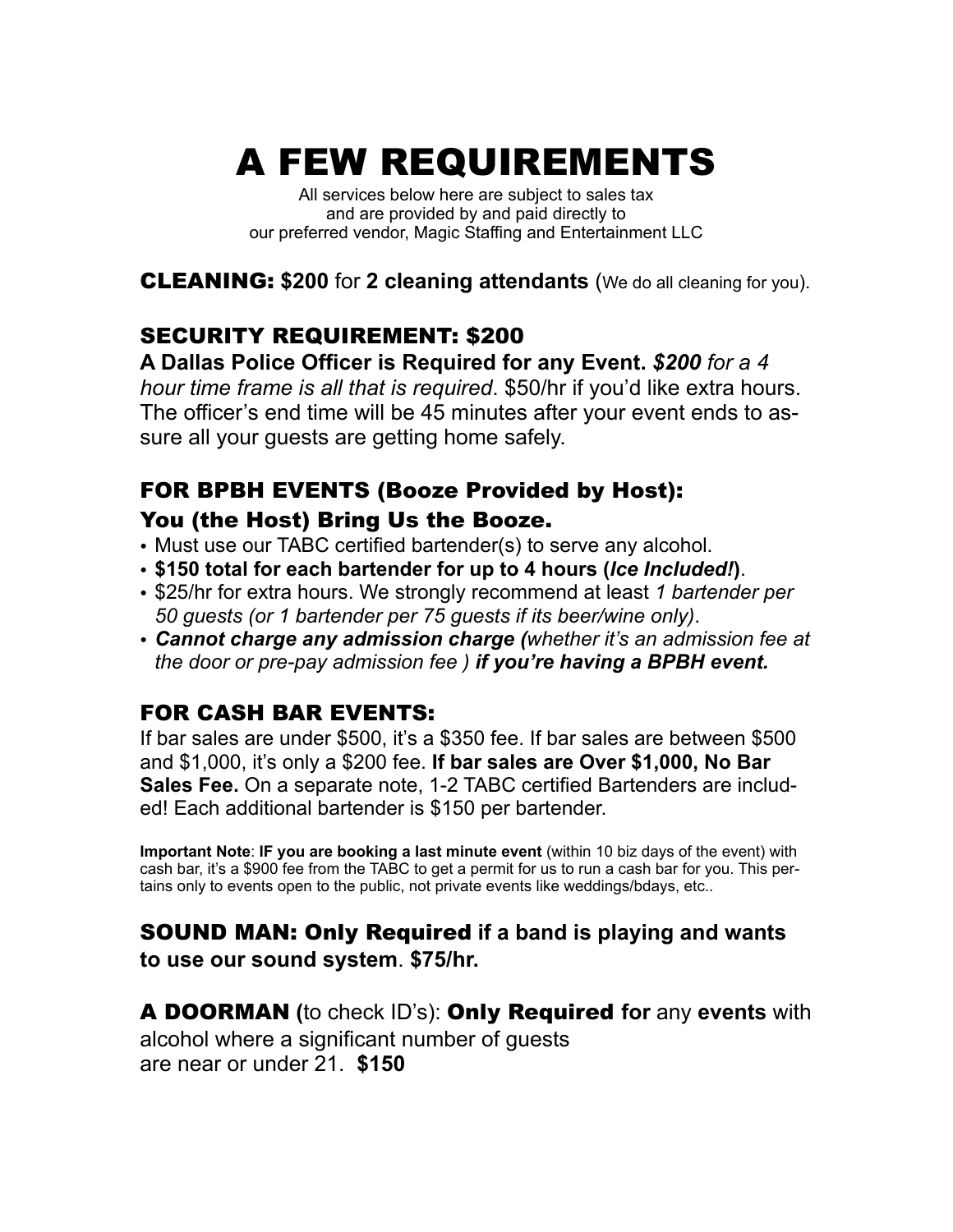# THE FUN EXTRAS

# **OUR QUIXOTICIANS**

| Mad Hatter-ish Greeter & Jerk (Funny!does Magic Trix too!) | \$200/hr             |
|------------------------------------------------------------|----------------------|
| <b>Rock Star Guitar Player</b>                             | \$200/hr             |
| Austin Powers (Add \$100 for strip show!)                  | \$450/hr             |
| Dr. Evil, Donald Trump, Schwarzenegger, Richard Simmons    | \$450/hr             |
| Einstein, Dr. Phil, Sean Connery, Linda Richman            | \$450/hr             |
| <b>LED Hula Hooper</b>                                     | \$200/hr             |
| <b>Aerial performer</b>                                    | \$350/hr             |
| <b>Belly Dance Performance</b>                             | \$300                |
| <b>Stilt Walker</b>                                        | \$250/hr             |
| Henna Tattoo Artist and/or Face Painter                    | \$150/hr             |
| Snow White/Cinderella/Alice/Fairy Princess/Queen Elsa      | \$250/hr             |
| <b>Fortune Teller</b>                                      | \$150/hr             |
| Magician (Our most popular!)                               | \$600 for 2hrs       |
| Mime, Balloons, Clown, Balancer, Juggler, Charlie Chaplin  | \$300/hr             |
| <b>Harp Player</b>                                         | \$300/hr             |
| <b>Caricature Artist</b>                                   | \$150/hr             |
| <b>Silhouette Shadow Dancer</b>                            | \$250/hr             |
| <b>DJ</b>                                                  | \$150/hr             |
| <b>Photographer</b>                                        | \$150/hr             |
| MC/HOST (also can do stand up comedy!!)                    | \$250 for up to 4hrs |

**Photo Booth Rental:** \$475- 3 hrs. \$550- 4 hrs. \$625- 5hrs. (We use our Spectacular LED Multi-Color Changing Inflatable Booth!!)

**DALLAS PARTY BUS RENTAL:** [www.DallasPartyRide.com](http://www.DallasPartyRide.com)

#### EXTRAS:

| <b>Additional hours of event time:</b>                          | \$500/hr              |
|-----------------------------------------------------------------|-----------------------|
| Makeup and Hair Artist (Joanna)                                 | Inquire               |
| Videographer                                                    | inquire               |
| Florist (Ashley Neal-inquire with her directly)                 | www.theroguerose.com  |
| <b>Security Guard:</b>                                          | \$30/hr               |
| <b>Margarita Machine:</b>                                       | \$225                 |
| Waiter/Server:                                                  | \$150 for up to 3 hrs |
| Light Man (to work our Follow Spotlight)                        | \$150 for up to 3 hrs |
| <b>Liquor Pickup Service (for BPBH events)</b>                  | \$200                 |
| (We pickup, load up, and drop off your liquor/mixers for you!!) |                       |
| <b>Wedding Officiant:</b>                                       | \$350                 |